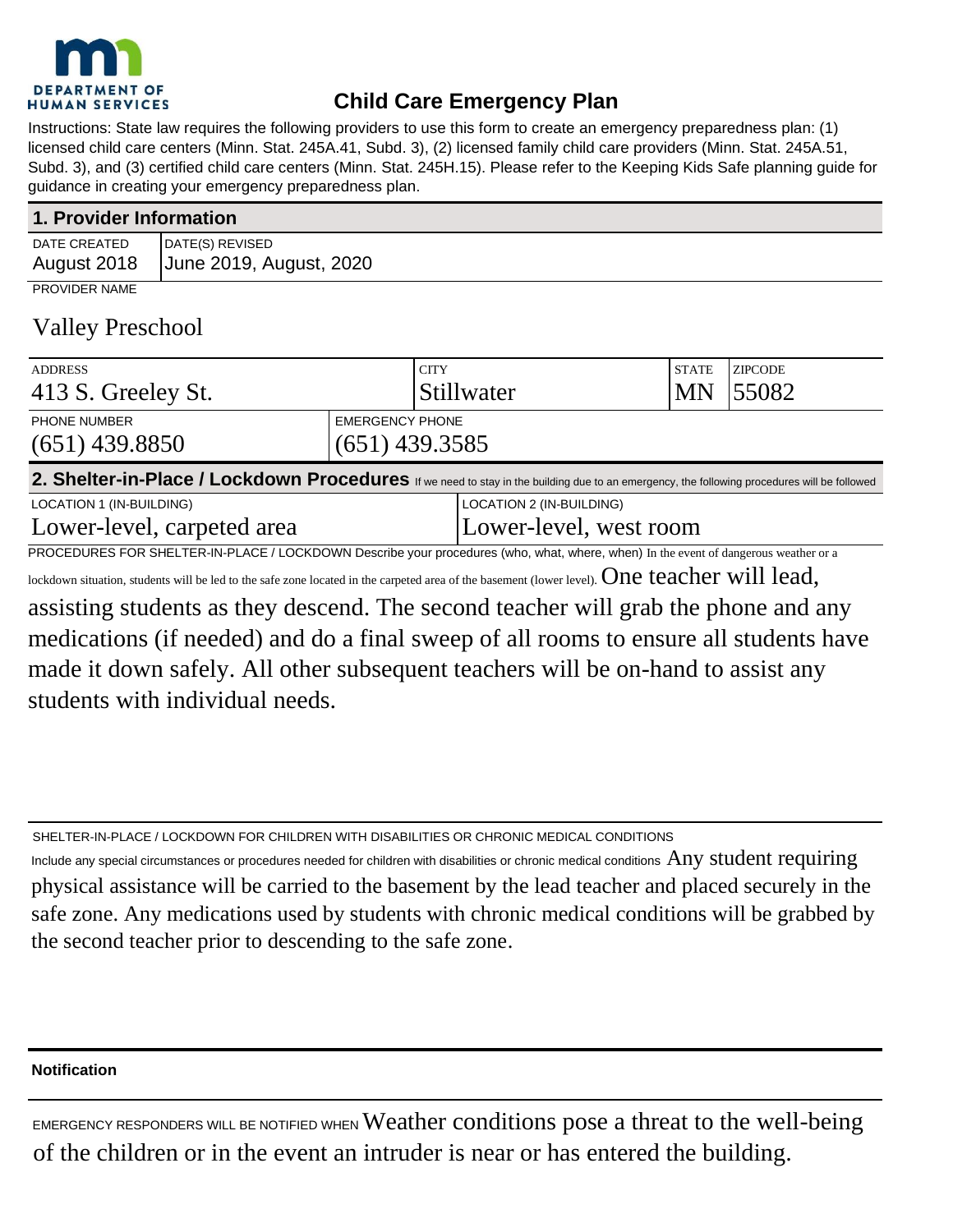PARENTS / GUARDIANS WILL BE NOTIFIED WHEN Weather conditions made it necessary to seek shelter and/or when another situation requiring emergency action steps was required. Parents will be notified in real-time for situations requiring shelter lasting longer than 20 minutes.

#### **Emergency Kit for Shelter-in-Place / Lockdown Situations**

PLEASE DESCRIBE YOUR EMERGENCY KIT. Please see Keeping Kids Safe for more information about how to use your emergency kit during shelterin-place and lockdown situationsOur Emergency Kit includes the following: first aid kit, flashlights (2), extra batteries, bottled water (stored in basement), phone, emergency contact information, facial tissues, and activities for children (stored at the base of the steps, right next to the safe zone).

Last Updated 10/17

### **3. Evacuation and Relocation Procedures**

IF WE NEED TO EVACUATE OUR SITE AND RELOCATE TO ANOTHER SITE, THE FOLLOWING PROCEDURES WILL BE FOLLOWED please see Valley Preschool's *Emergency Evacuation Plan*

EVACUATION ROUTES AND EXITS Show how you and the children will leave from any room in the building please see Valley Preschool's *Emergency Evacuation Plan*

EVACUATING INFANTS AND TODDLERS Describe any special circumstances or procedures needed for evacuating infants and toddlers from the building  $\rm{Out}$ student population does not include infants or toddlers (children under the age of 33 months)

EVACUATING CHILDREN WITH DISABILITIES OR CHRONIC MEDICAL CONDITIONS Describe any special circumstances or procedures needed for evacuating children with disabilities or chronic medical conditions from the building including procedures for storing a child's medically necessary medicine

Medication is stored away from children in the front room on the top shelf of the cupboards. In the event of an emergency requiring evacuating, the second teacher to exit the space is responsible for grabbing the medicine and placing it in the emergency kit as quickly as possible.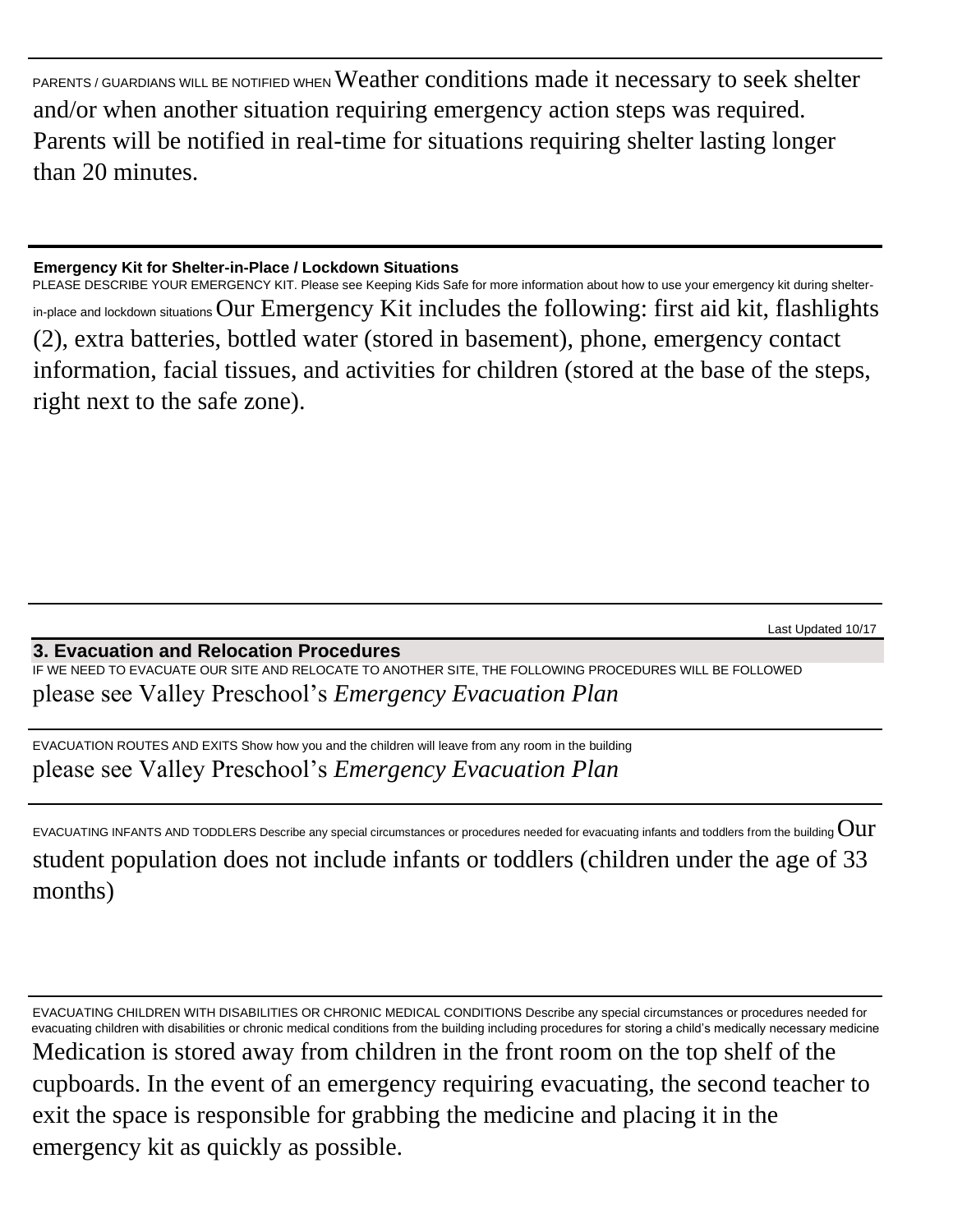#### **Notification**

EMERGENCY RESPONDERS WILL BE NOTIFIED WHEN all children and staff members are in a safe location and accounted for.

PARENTS / GUARDIANS WILL BE NOTIFIED WHEN

emergency responders have been notified, following the account of all children.

**Emergency Kit for Evacuation and Relocation Situations** 

DESCRIBE YOUR EMERGENCY KIT. Please review Keeping Kids Safe for more information about how to use your emergency kit during evacuation and relocation situations The Emergency Kit consists of a first aid kit, class rosters and emergency contact information for each student.

| <b>Relocation - Location 1</b>                              |                                                                                              |                           |                          |
|-------------------------------------------------------------|----------------------------------------------------------------------------------------------|---------------------------|--------------------------|
| <b>BUILDING NAME</b><br>Neighbors' home (immediately south) | REASON(S) TO EVACUATE TO LOCATION 1<br>Fire, suspected unsafe air quality within<br>building |                           |                          |
| <b>ADDRESS</b><br>419 S. Greeley St.                        | <b>CITY</b><br>Stillwater                                                                    | <b>STATE</b><br><b>MN</b> | <b>ZIP CODE</b><br>55082 |
| <b>PHONE NUMBER</b><br>(651)439.8850                        | <b>EMERGENCY PHONE</b><br>911                                                                |                           |                          |
| <b>TRANSPORTATION TO LOCATION 1</b><br>Walk                 |                                                                                              |                           |                          |

OTHER DETAILS

Our meeting place is next to the flag pole in the neighbors' front lawn, away from the school building.

| <b>Relocation - Location 2 (optional)</b>  |                                     |              |                 |
|--------------------------------------------|-------------------------------------|--------------|-----------------|
| <b>BUILDING NAME</b>                       | REASON(S) TO EVACUATE TO LOCATION 2 |              |                 |
| <b>Golden Living Care Center - Greeley</b> | Location #1 is deemed unsafe for    |              |                 |
|                                            | whatever reason                     |              |                 |
| <b>ADDRESS</b>                             | <b>CITY</b>                         | <b>STATE</b> | <b>ZIP CODE</b> |
| 313 S. Greeley St.                         | <b>Stillwater</b>                   | <b>MN</b>    | 55082           |
| <b>PHONE NUMBER</b>                        | <b>EMERGENCY PHONE</b>              |              |                 |
| $(651)$ 439-5575                           | 911                                 |              |                 |
| <b>TRANSPORTATION TO LOCATION 2</b>        |                                     |              |                 |
| Walk                                       |                                     |              |                 |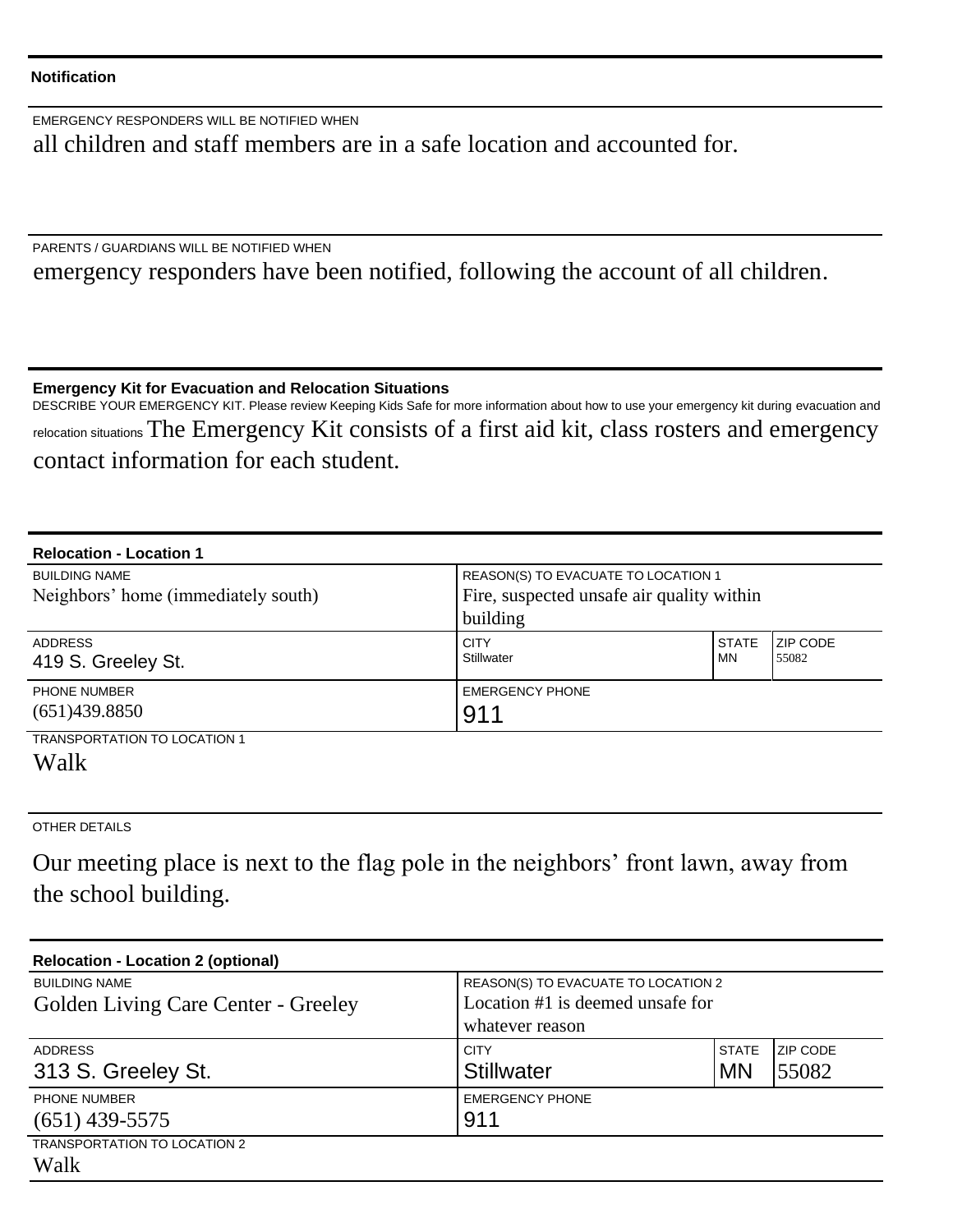OTHER DETAILS

#### **4. Parent/Guardian and Child Reunification Procedures**

If we need to evacuate, shelter-in-place, or when parents/guardians are unable to get to children, the following procedures will be followed to reunite children with parents/guardians or designated contacts as soon as it is safe.

#### PARENTS / GUARDIANS WILL BE NOTIFIED WHEN

all students are safe and accounted for. Once it has been determined that it is safe to leave the evacuation / safe zone site we will begin notifying parents (in alphabetical order, unless some other concern such as a student's medical condition is determined to a medical priority over that of another) of the status of their child(ren) and informing them of the most efficient and safe way to reunite them with their child(ren).

PARENT/GUARDIAN CONTACT INFORMATION WILL BE MAINTAINED IN THIS LOCATION Valley Preschool's Emergency Contact binder.

**Release** Children will only be released to parents/guardians or other individuals listed on the child's form (with proper identification) OTHER DETAILS ABOUT RELEASE OR REUNIFICATION

Children under Valley Preschool staff members' supervision will only be released to those individuals listed on the "Authorized Caregivers" form. *No exceptions*. An individual may be asked to produce a photo id in the event a staff member does not recognize and/or know the individual in question.

**5. Continuing Operations Procedures**

In the period during and after a crisis, the following procedures will be followed regarding continuing operations

#### **Notification and Decision Making**

THE FOLLOWING PEOPLE WILL NEED TO BE NOTIFIED AND BE A PART OF THE DECISION-MAKING PROCESS REGARDING CONTINUED OPERATIONS DURING A CRISIS – Sarah Peterson, Director (if not on-site already); Emergency Personnel (Fire Marshall; Police Chief; etc. to determine safety of building and surrounding areas)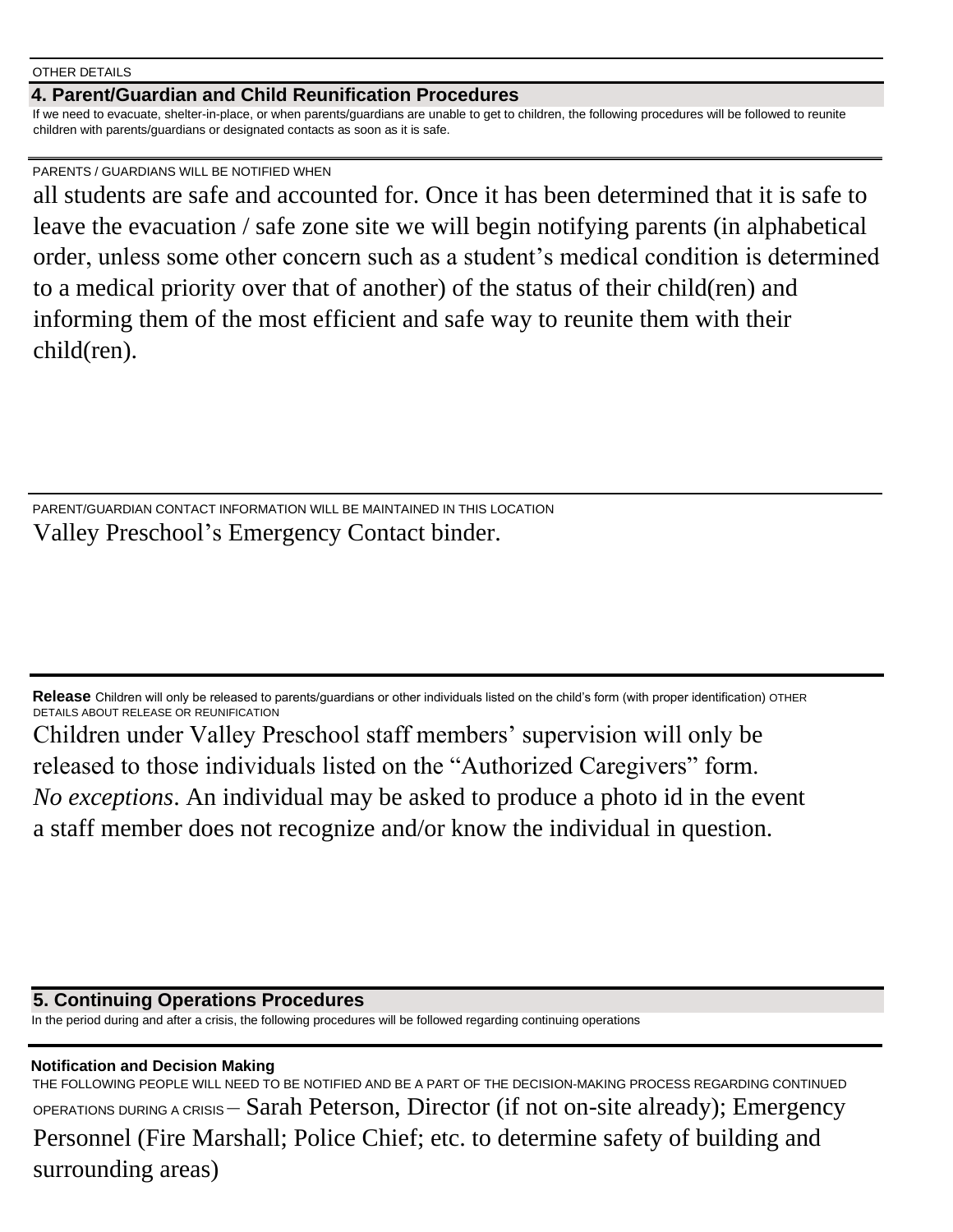THE FOLLOWING PEOPLE WILL NEED TO BE NOTIFIED AND BE A PART OF THE DECISION MAKING-PROCESS REGARDING CONTINUED OPERATIONS AFTER A CRISIS Sarah Peterson, Director (if not on-site already); Emergency Personnel (Fire Marshall; Police Chief; etc. to determine safety of building and surrounding areas; Board members (for non-emergency decision-making)

ANY ADDITIONAL CONSIDERATIONS FOR OPERATIONS Safety of both the building and surrounding areas must be secured before operations can continue following an emergency/crisis.

# **6. Emergency Contact Information**

**For Emergencies - Dial 911**

| <b>Law Enforcement Agencies</b>        |                     |                                 |                          |  |
|----------------------------------------|---------------------|---------------------------------|--------------------------|--|
| CITY (if applicable)                   | <b>CONTACT NAME</b> |                                 |                          |  |
| <b>Stillwater</b>                      |                     |                                 |                          |  |
| NON-EMERGENCY NUMBER                   |                     | 24-HOUR EMERGENCY NUMBER        |                          |  |
| $(651)$ 439-9381                       |                     |                                 |                          |  |
| CITY (if applicable)                   | <b>CONTACT NAME</b> |                                 |                          |  |
| Oak Park Heights                       |                     |                                 |                          |  |
| NON-EMERGENCY NUMBER                   |                     | <b>24-HOUR EMERGENCY NUMBER</b> |                          |  |
|                                        |                     | $(651)$ 439-4723                |                          |  |
| <b>Utility Emergency Phone Numbers</b> |                     |                                 |                          |  |
| <b>ELECTRIC</b>                        | <b>COMPANY</b>      |                                 |                          |  |
| (800) 895-1999                         | <b>XCEL Energy</b>  |                                 |                          |  |
| <b>CONTACT PERSON</b>                  |                     |                                 | 24-HOUR EMERGENCY NUMBER |  |
|                                        |                     |                                 |                          |  |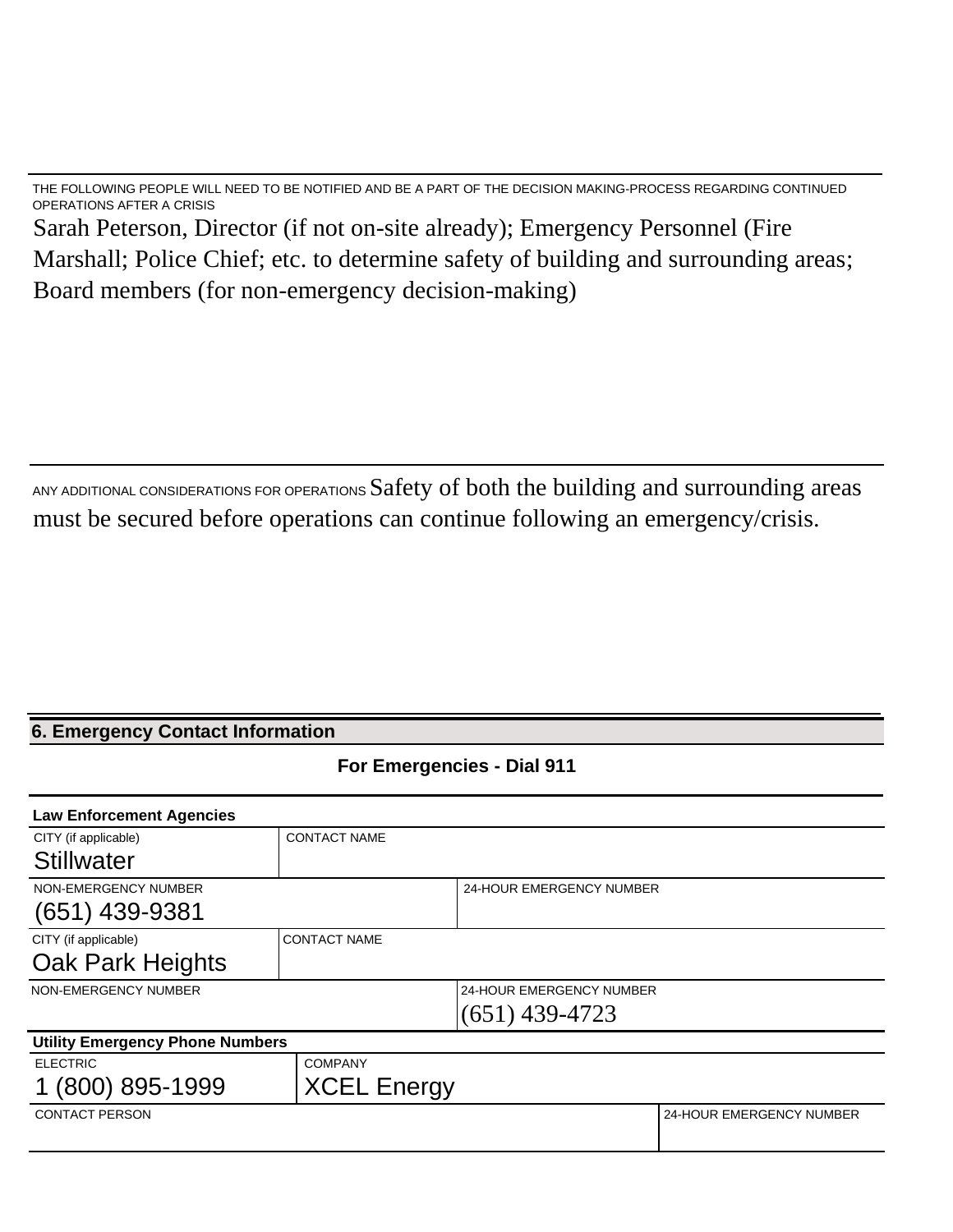| GAS                                                          | <b>COMPANY</b>                                                   |                                              |
|--------------------------------------------------------------|------------------------------------------------------------------|----------------------------------------------|
|                                                              | <b>XCEL Energy</b>                                               |                                              |
| <b>CONTACT PERSON</b>                                        |                                                                  | 24-HOUR EMERGENCY NUMBER<br>1 (800) 895-2999 |
| <b>WATER</b><br>(651) 439-6231                               | <b>COMPANY</b><br><b>Board of Water Commissioners</b>            |                                              |
| <b>CONTACT PERSON</b>                                        |                                                                  | 24-HOUR EMERGENCY NUMBER                     |
| <b>General Emergency Resource Numbers</b>                    |                                                                  |                                              |
| <b>MINNESOTA POISON CONTROL</b>                              |                                                                  | PHONE NUMBER<br>800-222-1222                 |
| <b>CRIME VICTIM SERVICES</b>                                 | MINNESOTA CRIME VICTIM SUPPORT LINE                              | PHONE NUMBER<br>866-385-2699                 |
| POST-CRISIS MENTAL HEALTH HOTLINE<br><b>CANVAS HEALTH</b>    |                                                                  | PHONE NUMBER<br>651-777-5222                 |
| <b>FIRE DEPARTMENT</b><br>STILLWATER FIRE DEPARTMENT         |                                                                  | PHONE NUMBER<br>651-351-4950                 |
| <b>OTHER</b>                                                 | PHONE NUMBER                                                     |                                              |
| NAME OF INSURANCE AGENCY                                     |                                                                  |                                              |
| Valley Agencies Inc.                                         |                                                                  |                                              |
| INSURANCE CONTACT PERSON<br>Renee Peabody                    |                                                                  | PHONE NUMBER<br>(715) 372-5390               |
| <b>Licensing or Certification Information</b>                |                                                                  |                                              |
| LICENSING OR CERTIFICATION NUMBER<br>802590                  |                                                                  |                                              |
| LICENSED OR CERTIFIED BY STATE OR COUNTY<br><b>MINNESOTA</b> |                                                                  |                                              |
| <b>LICENSOR NAME</b><br>Kari Schmitz                         | <b>LICENSOR PHONE</b><br>$(651)$ 431-2825                        |                                              |
|                                                              | Child Care Assistance Program (CCAP) Information (If applicable) |                                              |
| <b>CCAP PROVIDER ID</b>                                      |                                                                  |                                              |
| <b>CCAP AGENCIES REGISTERED WITH</b>                         |                                                                  | CCAP AGENCY PHONE NUMBER(S)                  |
| 7. Identification of Hazards                                 |                                                                  |                                              |

This section is provided as a resource for your emergency preparedness. It allows you to identify the risk of certain hazards occurring, the impact that a hazard could have if it did occur, and how you would continue operating during and after the emergency.

Attention licensed child care centers: You are not required to complete this section as you should have already identified potential risks and impacts as part of your Risk Reduction Plan (see Minn. Stat. 245A.66). If you have not addressed any of these hazards that could impact your site, you should use this section or add items to your Risk Reduction Plan.

| <b>HAZARDS</b> | RISK OF HARM, POTENTIAL IMPACT AT YOUR SITE, AND PLAN FOR CONTINUING<br>OPERATIONS DURING AND AFTER THE EMERGENCY |
|----------------|-------------------------------------------------------------------------------------------------------------------|
|----------------|-------------------------------------------------------------------------------------------------------------------|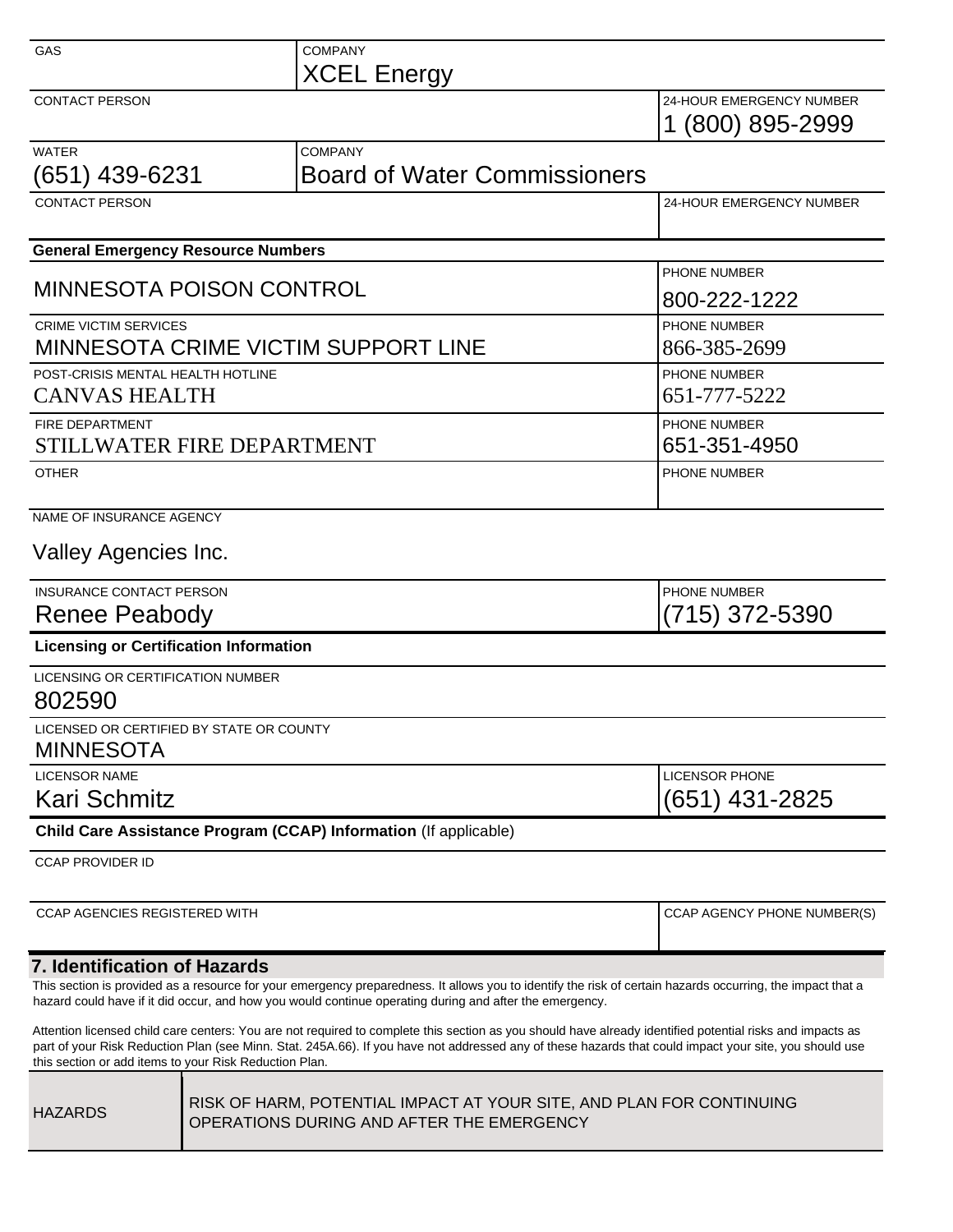| Fire                            | see Risk Reduction Plan                                                                                                                           |
|---------------------------------|---------------------------------------------------------------------------------------------------------------------------------------------------|
| Flood                           | see Risk Reduction Plan                                                                                                                           |
| <b>Gas/Chemical Leaks</b>       | see Risk Reduction Plan                                                                                                                           |
| <b>Hazardous Materials</b>      | see Risk Reduction Plan                                                                                                                           |
| <b>High or Low Temperatures</b> | see Risk Reduction Plan                                                                                                                           |
| <b>Infectious Diseases</b>      | see Risk Reduction Plan                                                                                                                           |
| <b>Nuclear Power Plant</b>      | There are two nuclear power plants in Minnesota, located in Welch and Monticello. The locations of<br>these plants to not present "risk of harm." |
| Severe Winter Weather           | see Risk Reduction Plan                                                                                                                           |
| Thunderstorm                    | see Risk Reduction Plan                                                                                                                           |
| Tornado                         | see Risk Reduction Plan                                                                                                                           |
| Violent Incidents               | see Risk Reduction Plan                                                                                                                           |
| Other                           | see Risk Reduction Plan                                                                                                                           |

## **8. Child Emergency Contact Information**

You should collect each child's emergency contact information and keep it with your emergency kit(s).Licensed child care centers and licensed family child care providers already collect this information from parents/guardians upon enrollment.

Keep the following information with your emergency kit(s) in case of an emergency: